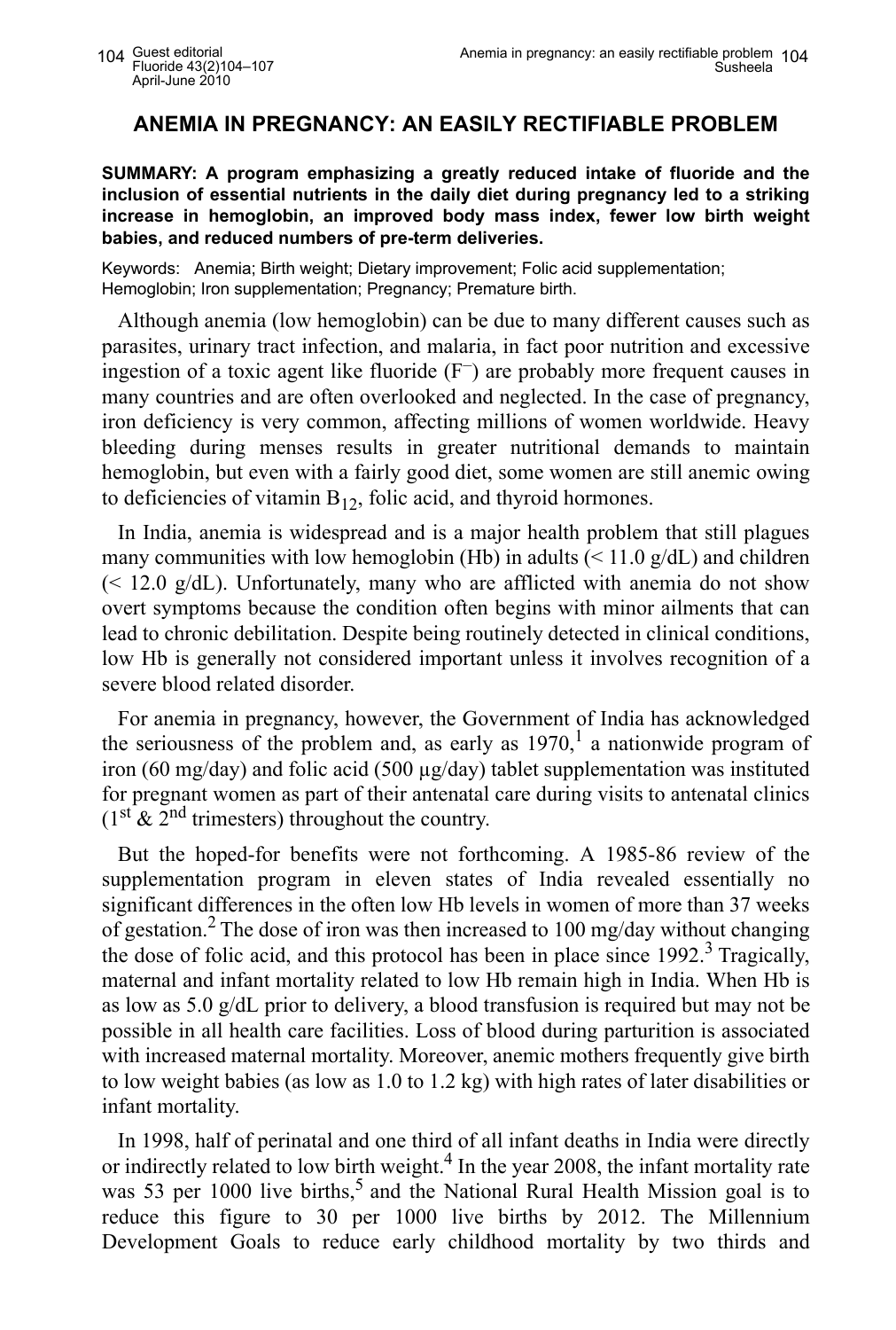maternal mortality by three quarters within the next five years will be very difficult to achieve without a concerted effort to implement appropriate guidelines and measures.

Toward meeting these goals, an effective yet simple and easily implemented procedure for enhancing Hb in pregnancy with impressive outcome results has been developed by the writer and her colleagues.<sup>6</sup> Pregnant women (2055) attending antenatal clinics in one of the Government hospitals in New Delhi were screened over a period of 2.5 years. The initial screening included testing for hemoglobin. All severely anemic pregnant women (< 9.0 g/dL) were tested for urine fluoride. Pregnant women, 205 in number, with severe anemia (Hb 9.0 – 5.0  $g/dL$ ) and urine fluoride  $> 1.0$  mg/L constituted the study group. Using computerized random sampling procedure, 90 pregnant women formed the sample group and 115 formed the control group. Among the sample and control group pregnant women, some started attending the antenatal clinics during  $1<sup>st</sup>$  trimester and others during 2<sup>nd</sup> trimester. Pregnant women were inducted into the study group up to the  $20^{th}$  week of pregnancy but not beyond that to provide sufficient time for monitoring prior to delivery.

The major focus of the investigation of the sample group was to eliminate ingestion of  $F^-$  as much as possible. Those drinking and cooking in high fluoride contaminated water, i.e.,  $> 1.0$  mg/L, were shifted to safe water sources and these women were then monitored until delivery. The rationale for eliminating F<sup>–</sup> rests on evidence that F–:

> (1) decreases production of erythrocytes (red blood cells) by the bone marrow and other hemopoietic tissues and increases erythrocyte abnormalities resulting in premature death of RBCs. Owing to F– induced thyroid hormone deficiency an adequate stimulus was also lacking for erythrocyte production.

(2) reduces blood folic acid activity.

(3) diminishes beneficial microbial growth in the gut and inhibits production of vitally needed vitamin  $B_{12}$ .

(4) causes loss of microvilli (brush border) in the intestinal lining, resulting in poor absorption of nutrients critical for the biosynthesis of Hb.

The sample group was counseled to avoid consumption of  $F^-$  containing food, water, and other substances. Repeated reminders during visits to antenatal clinics were considered necessary. The sample group was then counseled to ensure an adequate intake of essential nutrients, viz., calcium, vitamins, and anti-oxidants from dairy products, fruits, and vegetables. The women in the control group were not introduced to counseling (interventions), but the women in both sample and control groups received the standard iron and folic acid tablets from the hospital. The investigating team kept a record on tablet consumption, and it was found that everyone was consuming the tablets. This check was necessary, as it is believed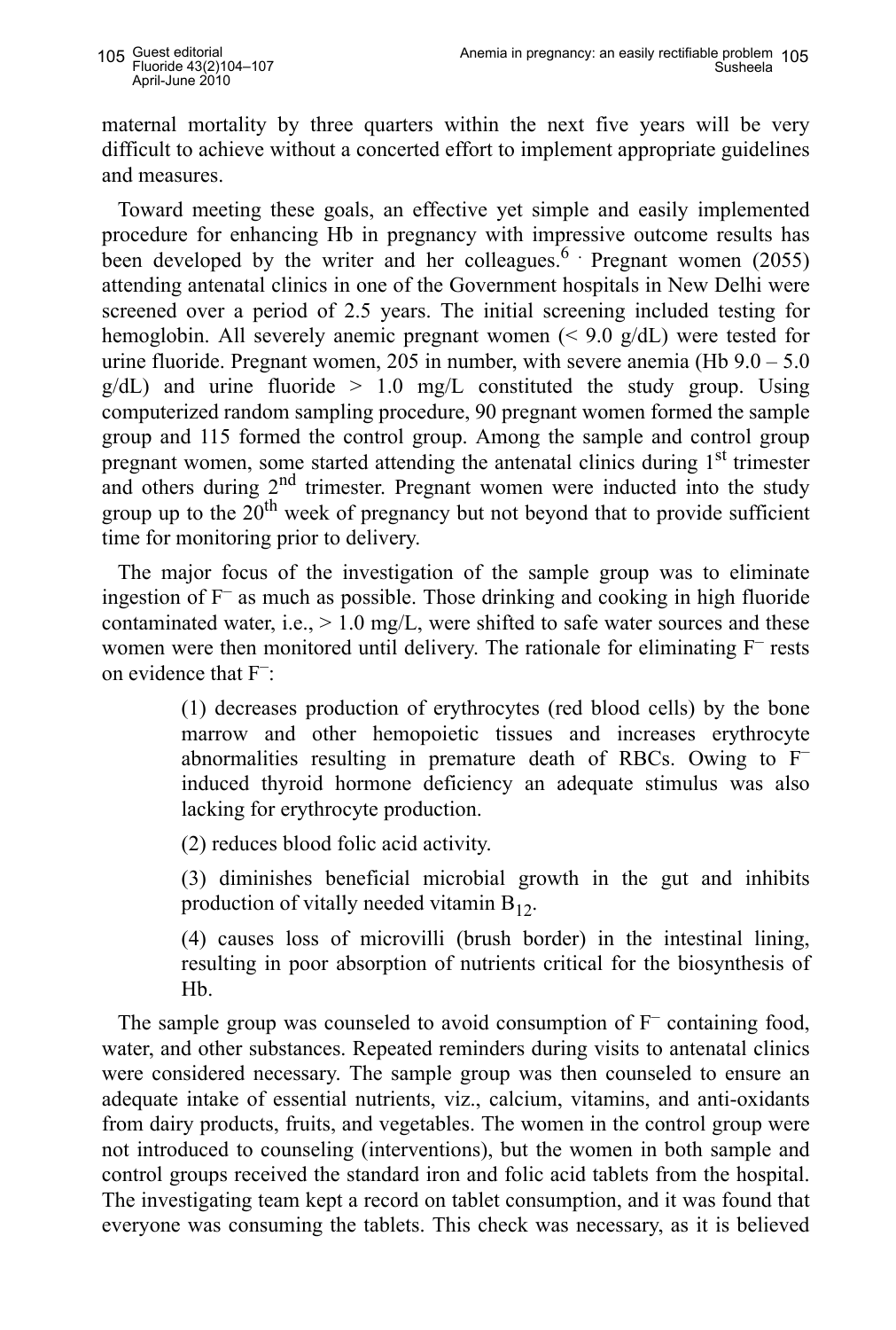that in spite of iron and folic acid supplementation, the lack of achievement in rectifying anemia is attributed to non-compliance.

Laboratory analyses for the women in the sample and control groups during monitoring included Hb testing and F– determinations in their urine. To gauge nutritional improvement, height and weight measurements were made to calculate body mass index (BMI).

Urine  $F^-$  in the first trimester sample group decreased by 67% from the initial level to the time of delivery and by 53% in the second trimester sample group. For the same periods, Hb increased by 73% and 83% in these sample groups, whereas among the first and second trimester controls, urine F decreased by 49% and 37%, and the Hb increased by 59% and 54%. In the first and second trimesters, low birth weights among the sample groups were less than half (20% and 23%) those of the controls (51% and 53%). In the combined sample groups, improvements in the various categories of the BMI by the time of delivery were considerably better than in the control group, suggesting that the sample groups were absorbing nutrients more efficiently than the controls.

A striking impact of these interventions for improving the gestation period was also noted. Pre-term delivery  $\left($  < 34 weeks gestation) was only 2 out of 90 (2%) in the combined sample groups, whereas it was 9/115 (8%) or four times higher in the control group. Full term deliveries were also higher (68% vs. 50%) in the sample than in the control group. Furthermore, there were two stillbirths in the control group but none in the combined sample group.

It is instructive to compare these results with those of earlier reports from China,<sup>7,8</sup> Bangladesh,<sup>9</sup> Nepal,<sup>10</sup> Indonesia,<sup>11</sup> Guinea Bissau,<sup>12</sup> and Mexico.<sup>13</sup> Unlike our work, $6$  which is grounded on an adequate nutritional program and lowering toxic levels of F intake to reduce anemia in pregnancy and to increase birth weight, those studies, which were relatively unsuccessful, were based primarily on micronutrient supplementation. Our findings support the view that iron and folic acid at the levels currently in use are effective in reducing the risk of low birth weight, provided they are accompanied by good nutrition and decreased F intake. On the other hand, studies supplementing iron and folic acid with 14 micronutrients in rural Nepal show no improvement in low birth weight,  $14$  and in South Asia and Sub-Saharan Africa they indicate little or no amelioration of low BMI ( $\leq$  18.5), which is a key risk factor for poor pregnancy outcome.<sup>15</sup> This low BMI was present in 24% of women in our study in the initial stages of pregnancy, but it was reduced to a mere 2% at the time of delivery after introduction of our interventions.

In summary, we see no short-cut way for improving Hb in pregnancy and birth weight other than focusing on optimal, non-toxic nutrition with iron and folic acid supplementation. For decades in India and many other nations, the role of  $F^-$  as a risk factor in pregnancy by preventing the adequate absorption of iron and folic acid has been unrecognized. Where the use of F has been promoted, women who